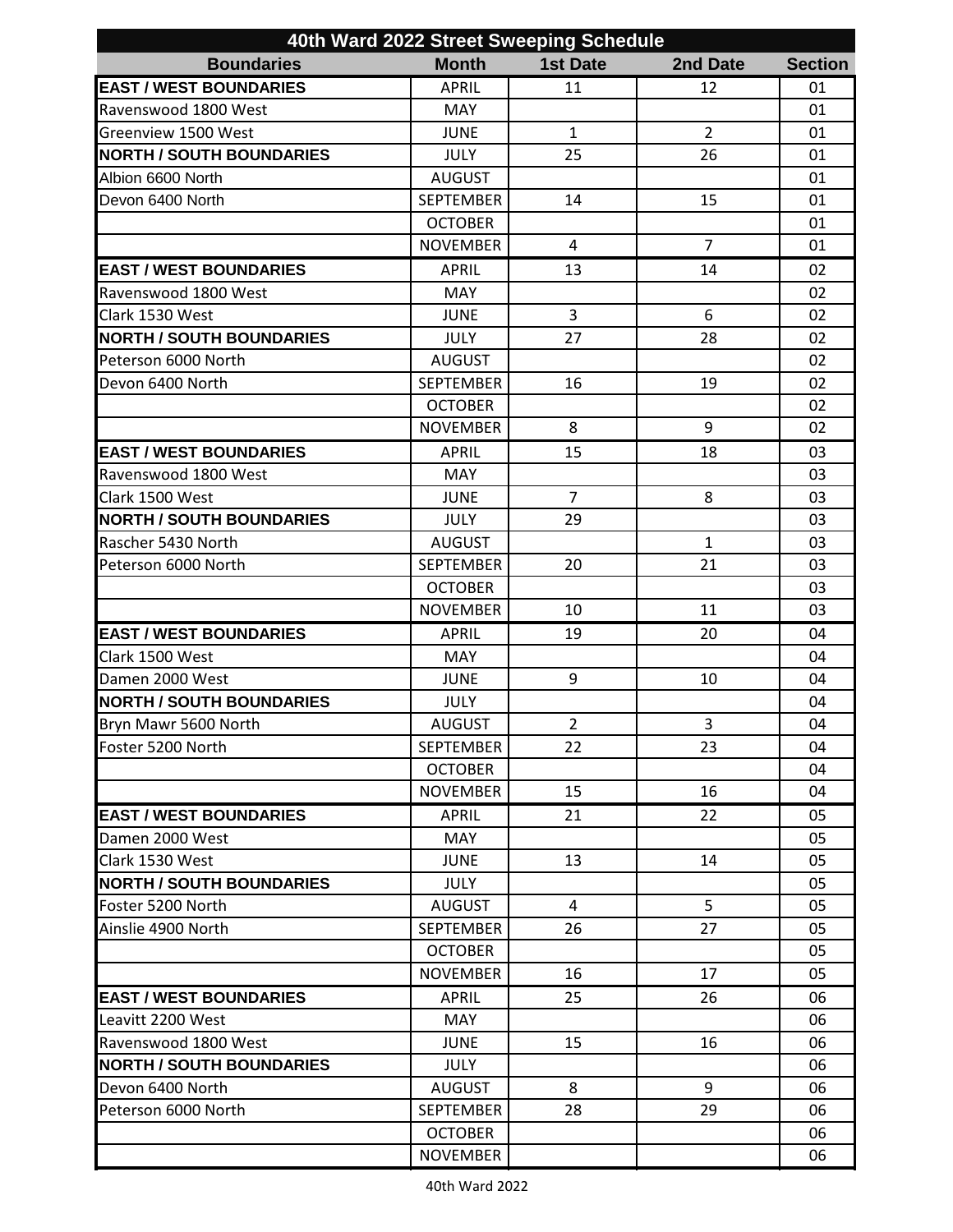| 40th Ward 2022 Street Sweeping Schedule |                  |                 |                |                |  |  |
|-----------------------------------------|------------------|-----------------|----------------|----------------|--|--|
| <b>Boundaries</b>                       | <b>Month</b>     | <b>1st Date</b> | 2nd Date       | <b>Section</b> |  |  |
| <b>EAST / WEST BOUNDARIES</b>           | <b>APRIL</b>     | 27              | 28             | 07             |  |  |
| Damen 2000 West                         | <b>MAY</b>       |                 |                | 07             |  |  |
| Western 2400 West                       | <b>JUNE</b>      | 17              | 21             | 07             |  |  |
| <b>NORTH / SOUTH BOUNDARIES</b>         | <b>JULY</b>      |                 |                | 07             |  |  |
| BrynMawr 5600 North                     | <b>AUGUST</b>    | 10              | 11             | 07             |  |  |
| Foster 5200 North                       | <b>SEPTEMBER</b> | 30              |                | 07             |  |  |
|                                         | <b>OCTOBER</b>   |                 | 3              | 07             |  |  |
|                                         | <b>NOVEMBER</b>  |                 |                | 07             |  |  |
| <b>EAST / WEST BOUNDARIES</b>           | <b>APRIL</b>     | 29              |                | 08             |  |  |
| Damen 2000 West                         | MAY              |                 | $\overline{2}$ | 08             |  |  |
| Western 2400 West                       | <b>JUNE</b>      | 22              | 23             | 08             |  |  |
| <b>NORTH / SOUTH BOUNDARIES</b>         | <b>JULY</b>      |                 |                | 08             |  |  |
| Foster 5200 North                       | <b>AUGUST</b>    | 12              | 15             | 08             |  |  |
| Ainslie 4900 North                      | <b>SEPTEMBER</b> |                 |                | 08             |  |  |
|                                         | <b>OCTOBER</b>   | 4               | 5              | 08             |  |  |
|                                         | <b>NOVEMBER</b>  |                 |                | 08             |  |  |
| <b>EAST / WEST BOUNDARIES</b>           | <b>APRIL</b>     |                 |                | 09             |  |  |
| Leavitt 2200 West                       | <b>MAY</b>       | 3               | 4              | 09             |  |  |
| California 2800 West                    | <b>JUNE</b>      | 24              | 27             | 09             |  |  |
| <b>NORTH / SOUTH BOUNDARIES</b>         | <b>JULY</b>      |                 |                | 09             |  |  |
| Granville 6200 North                    | <b>AUGUST</b>    | 16              | 17             | 09             |  |  |
| Peterson 6000 North                     | <b>SEPTEMBER</b> |                 |                | 09             |  |  |
|                                         | <b>OCTOBER</b>   | 6               | $\overline{7}$ | 09             |  |  |
|                                         | <b>NOVEMBER</b>  |                 |                | 09             |  |  |
| <b>EAST / WEST BOUNDARIES</b>           | <b>APRIL</b>     |                 |                | 10             |  |  |
| Western 2400 West                       | <b>MAY</b>       | 5               | 6              | 10             |  |  |
| California 2800 West                    | <b>JUNE</b>      | 28              | 29             | 10             |  |  |
| <b>NORTH / SOUTH BOUNDARIES</b>         | JULY             |                 |                | 10             |  |  |
| Ardmore 5800 North                      | <b>AUGUST</b>    | 18              | 19             | 10             |  |  |
| Peterson 6000 North                     | <b>SEPTEMBER</b> |                 |                | 10             |  |  |
|                                         | <b>OCTOBER</b>   | 11              | 12             | 10             |  |  |
|                                         | <b>NOVEMBER</b>  |                 |                | 10             |  |  |
| <b>EAST / WEST BOUNDARIES</b>           | <b>APRIL</b>     |                 |                | 11             |  |  |
| Western 2400 West                       | <b>MAY</b>       | 9               | 10             | 11             |  |  |
| California 2800 West                    | <b>JUNE</b>      | 30              |                | 11             |  |  |
| <b>NORTH / SOUTH BOUNDARIES</b>         | <b>JULY</b>      |                 | $\mathbf{1}$   | 11             |  |  |
| BrynMawr 5600 North                     | <b>AUGUST</b>    | 22              | 23             | 11             |  |  |
| Ardmore 5800 North                      | <b>SEPTEMBER</b> |                 |                | 11             |  |  |
|                                         | <b>OCTOBER</b>   | 13              | 14             | 11             |  |  |
|                                         | <b>NOVEMBER</b>  |                 |                | 11             |  |  |
| <b>EAST / WEST BOUNDARIES</b>           | <b>APRIL</b>     |                 |                | 12             |  |  |
| Western 2400 West                       | MAY              | 11              | 12             | 12             |  |  |
| California 2800 West                    | <b>JUNE</b>      |                 |                | 12             |  |  |
| <b>NORTH / SOUTH BOUNDARIES</b>         | <b>JULY</b>      | 5               | 6              | 12             |  |  |
| Balmoral 5400 North                     | <b>AUGUST</b>    | 24              | 25             | 12             |  |  |
| BrynMawr 5600 North                     | <b>SEPTEMBER</b> |                 |                | 12             |  |  |
|                                         | <b>OCTOBER</b>   | 17              | 18             | 12             |  |  |
|                                         | <b>NOVEMBER</b>  |                 |                | 12             |  |  |